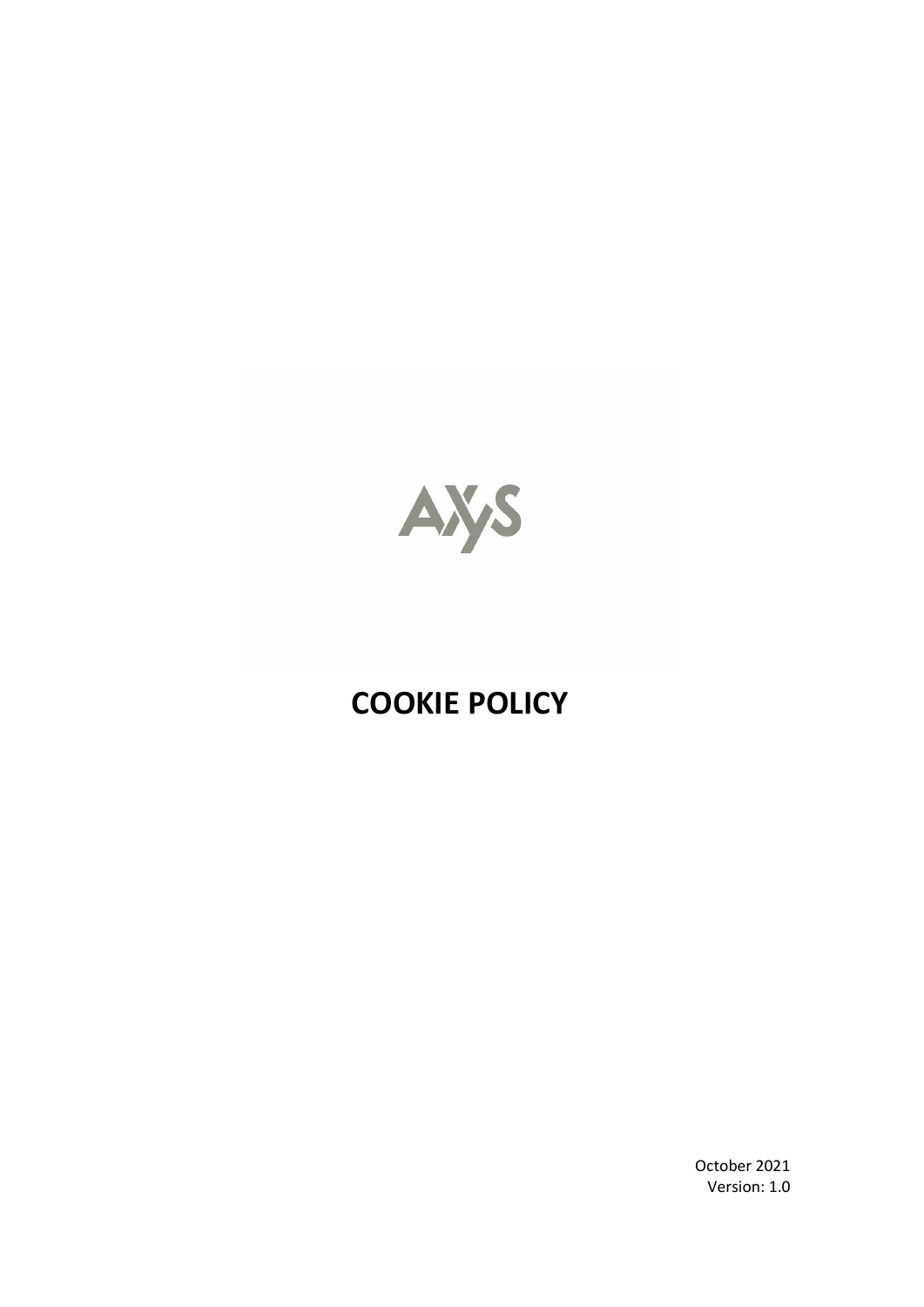## **Table of Contents**

| $\mathbf{1}$   | $\sim$ 3        |
|----------------|-----------------|
| $\overline{2}$ | $\frac{1}{2}$ 3 |
| 3              | $\sim$ 3        |
|                | $\overline{4}$  |
| 5.             | $\overline{4}$  |
| 6              | $\overline{4}$  |
| 7 <sup>7</sup> | $\sim$ 5        |
| 8              |                 |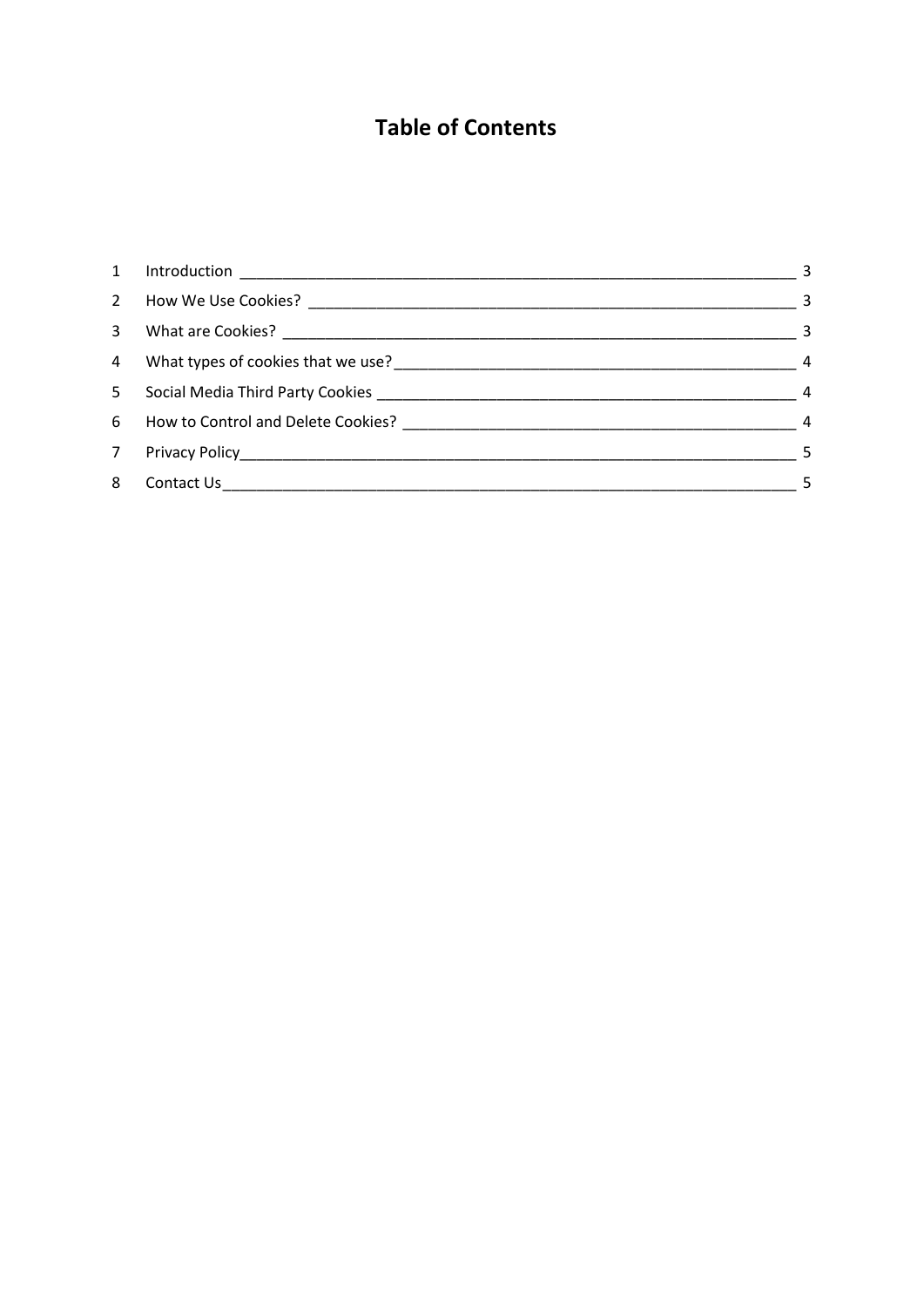#### <span id="page-2-0"></span>1 Introduction

AXYS Investment Partners Ltd ("AIP"), AXYS Stockbroking Ltd ("ASL"), AXYS Corporate Advisory Ltd ("ACA") (altogether referred as "AXYS", "we", "our" or "us"), may use cookies when you visit our website (such as axys.mu) and apps, (such as MyAXYS), (collectively referred as the "Site") to help customize your visit of the Site and improve your experience. This Cookie Policy tells you how we use cookies, the types of cookies we use and the way you can manage your cookies.

By using the Site, you agree that you have read and understood these terms and agree to us using cookies. We reserve the right to amend this Cookie Policy at any time for any reason and we shall make available the latest version of this policy on our Site. Any changes or modifications will be effective immediately upon posting the updated Cookie Policy on the Site, and by using the Site, you waive the right to receive specific notice of each such change or modification.

You are encouraged to periodically review this Cookie Policy to stay informed of updates. You will be deemed to have been made aware of, you will be subject to, and will be deemed to have accepted the changes in any revised Cookie Policy by your continued use of the Site after the date such revised Cookie Policy is posted.

#### <span id="page-2-1"></span>2 How We Use Cookies?

We use cookies on the Site for a variety of reasons which you can learn about below. Cookies help us to understand how the Site is being used for us to improve the Site accordingly. The cookies we use do not store personally identifiable information nor can they harm your computer. We want our website to be informative, personal, and as user friendly as possible and cookies help us to achieve that goal.

By using our website, you agree to the use of cookies and other technologies as set out in this policy. We appreciate that some users may like more individual control over their visit to our website and can adjust their settings accordingly. You can read all about this in the section below "How to control and delete cookies". If you do not agree to such use, please refrain from using the Site.

#### <span id="page-2-2"></span>3 What are Cookies?

A cookie is a small file which holds a small amount of data, which our website can send to your browser. It may then be stored on your computer's hard drive and can be accessed by our web server. This cookie data can then be retrieved and can allow us to customise our web pages and services accordingly. It is important to clarify that cookies do not collect any personal data stored on your hard drive or computer.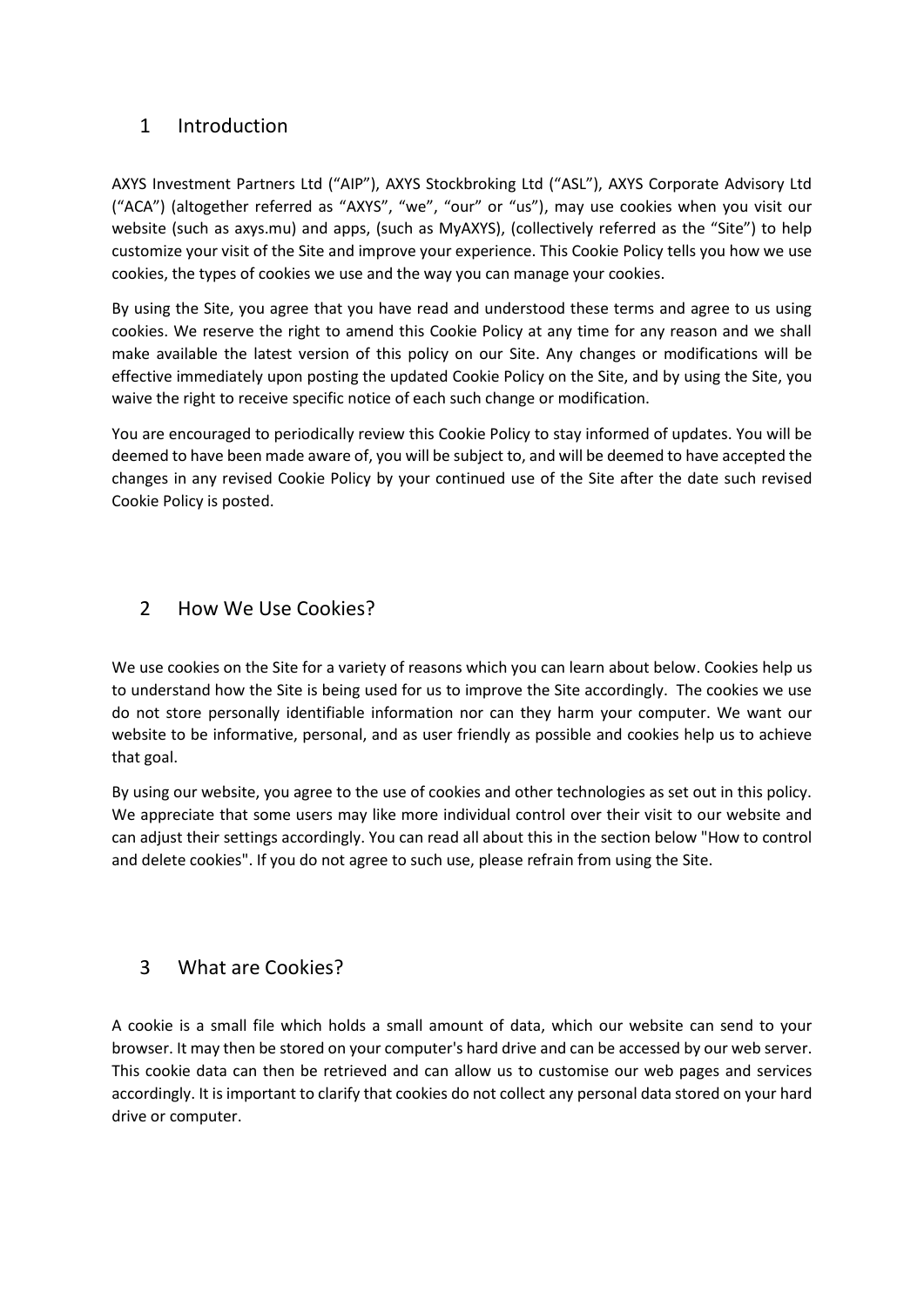#### <span id="page-3-0"></span>4 What types of cookies that we use?

We use the Session cookie & the Third-party cookie by Google for analytics & marketing purposes. We have no control on how long Google keeps its cookies and we recommend that you read the Google Analytics privacy policies to ensure that you are comfortable with the way they use cookies. AXYS will not use cookies to collect personally identifiable information about you. The type of information collected might include your browsing journey, duration on the website, the pages visited, from which countries, the browser used and from which operating system.

#### <span id="page-3-1"></span>5 Social Media Third Party Cookies

To enrich our Site content, we may sometimes embed video content from other social media websites such as YouTube or Facebook. As a result, when you visit a page with content embedded, you may be presented with cookies from these websites. AXYS has no control or liability over these cookies set, so you should check the relevant third party's cookie policy for more information.

We also offer a "share page" widget on some of our web pages, where content can be shared easily on the following sites: Facebook, LinkedIn, Instagram and Google+. These sites may set a cookie when you are logged into their service. AXYS has no control or liability over these cookies set, so you should check the relevant third party's cookie policy for more information.

### <span id="page-3-2"></span>6 How to Control and Delete Cookies?

However, should you choose to disable, reject or block our cookies, some parts of our Site will not function fully, or in some cases, our Site will not be accessible at all.

If you do not wish cookies to be stored on your device, you may adjust the settings of your browser to reject the setting of all or some cookies, and to alert you when a new cookie is added. For further information about how to do so, please refer to your browser Help documentation. If you want to remove previously stored cookies, you can manually delete the cookies at any time. However, this will not prevent the sites from placing further cookies on your device unless you adjust your browser setting as described above.